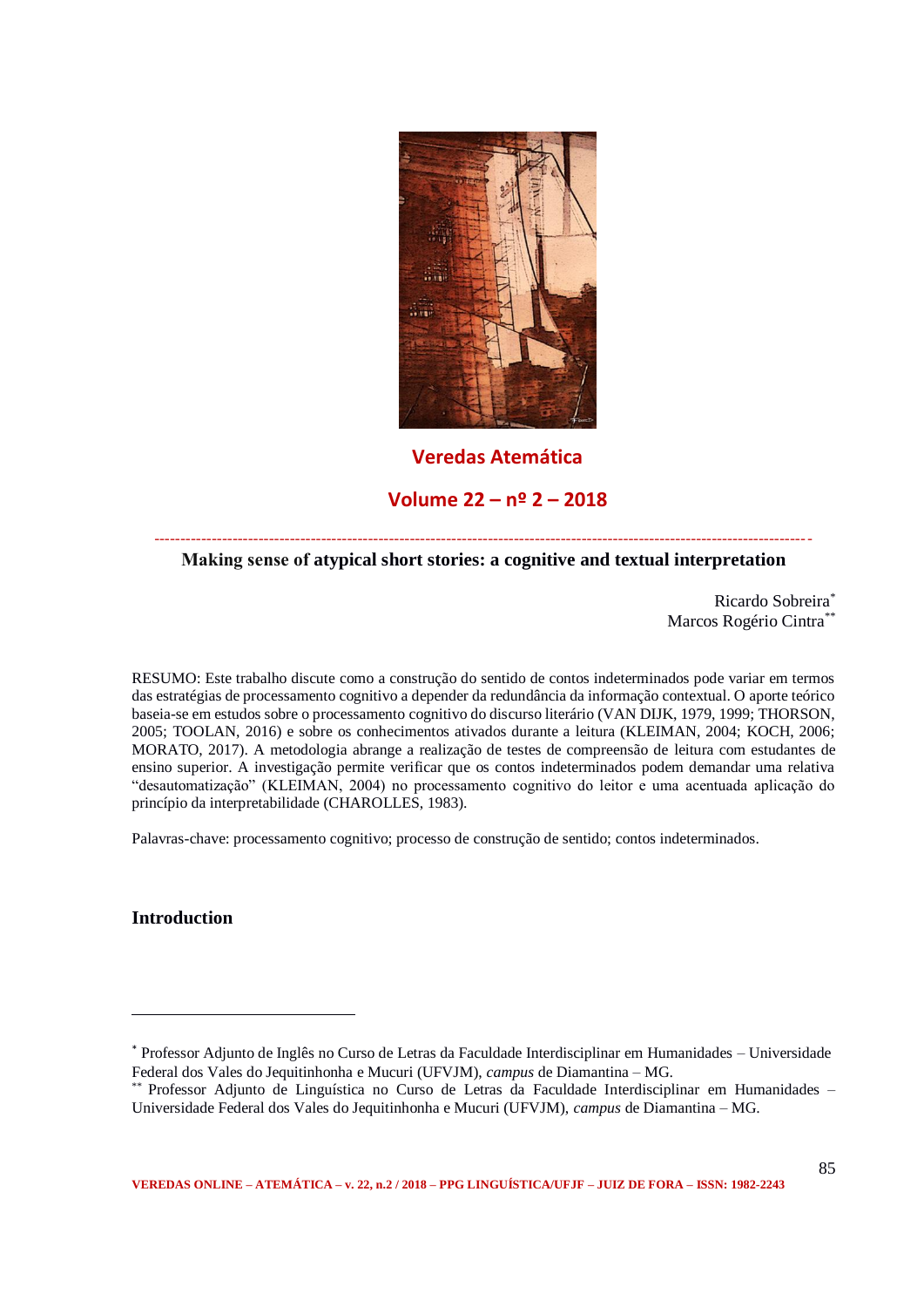In this study we attempt to address the question of how indeterminate texts such as atypical short stories<sup>1</sup> may interfere with comprehension strategies regularly involved in reading comprehension. Here we examine two very short stories, "Ninguém" ("Nobody") (João Gilberto Noll) e "Scarletti Tilt" (Richard Brautigan), in order to compare the process of sensemaking. This work thus aims at showing how interaction with these two narratives may vary in terms of cognitive processing strategies depending on the material contexts of the stories being clear or indeterminate.

Drawing ourselves upon a theoretical proposal carried out by Van Dijk (1979, 1999), as well as other approaches such as Thorson's (2005) and Toolan's (2016), this article examines the cognitive processing of literary discourse in terms of the role played by textual interpretation related to both clear and indeterminate texts. As the next section will explore in more depth, Van Dijk argues that a number of forms of literary discourses (especially poetry and modern fiction) may not present semantic macro-structure or put forward only a rather disconnected sort of macro-structure. The reason for this is related to the fact that these genres of literary discourse are characterized by a lack of not only superficial textual details but also contextual information redundancy, as well as a profusion of fragmented images and actions, violations of typical discourse categories and the suggestions of indeterminacies. As it also impacts coherence of the literary discourse, we have also based our arguments on Kleiman (2004), Koch (2006) and Morato (2017). Given the complexity of the issues involved in some of the indeterminacies implied by these literary discourses, we have also relied on Charolles's principle of interpretability (1983), a notion which relates to the reader's cognitive operations designed to reestablish coherence to texts that seem to lack cohesive nexus or indulge in indeterminacies.

In order to illustrate this discussion, we conducted a few experiments focusing on a selected group of undergraduate students associated with our institutional CAPES/PIBID-English<sup>2</sup> subproject. In this investigation, we have attempted to evaluate reading comprehension of literary passages by means of the administration of conventional multiple-choice reading comprehension tests and videotaped literary group discussions heavily dependent on comprehension based on prose retention (DOOLING; LACHMAN, 1971). The experiments took place in July-August 2012 and involved 60 undergraduate students.

Simply put, under "normal" circumstances, such as when one reads a realistic or conventional piece of literary writing, all the complex operations involved in cognitive textual processing occur in an almost involuntary manner. However, when one reads an extremely indeterminate text, such as an experimental poem by, say, Gertrude Stein or John Ashberry (GRAY, 2011, p. 193-5, 288-9) — and the experiment using think-aloud methods has made it

<sup>&</sup>lt;sup>1</sup> The notions of typical and atypical stories were put forward by Schank and Abelson (1977). In their research, they found that both typicality and atypicality of actions and situations in a story have to do with schemas and scripts. Schemas are well-integrated chunks of knowledge about the world, events, actions, and people. Scripts imply information about the usual or expected sequence of events involved in a given episode, as well as the knowledge about events and their consequences. Schank and Abelson suggest, thus, that typical stories contain actions and situations which are consistent with the underlying script or schema developed by the reader. Atypical stories, on the other hand, include actions and situations which are inconsistent with the underlying script or schema of the reader.

<sup>2</sup> PIBID (*Programa Institucional de Bolsa de Iniciação à Docência*) is an initiative to improve the quality of education in Brazil by means of investments in initial and continuing teacher education. This program was designed by the Brazilian Ministry of Education in 2009 and it involves students, teachers and researchers from different levels of the national school system.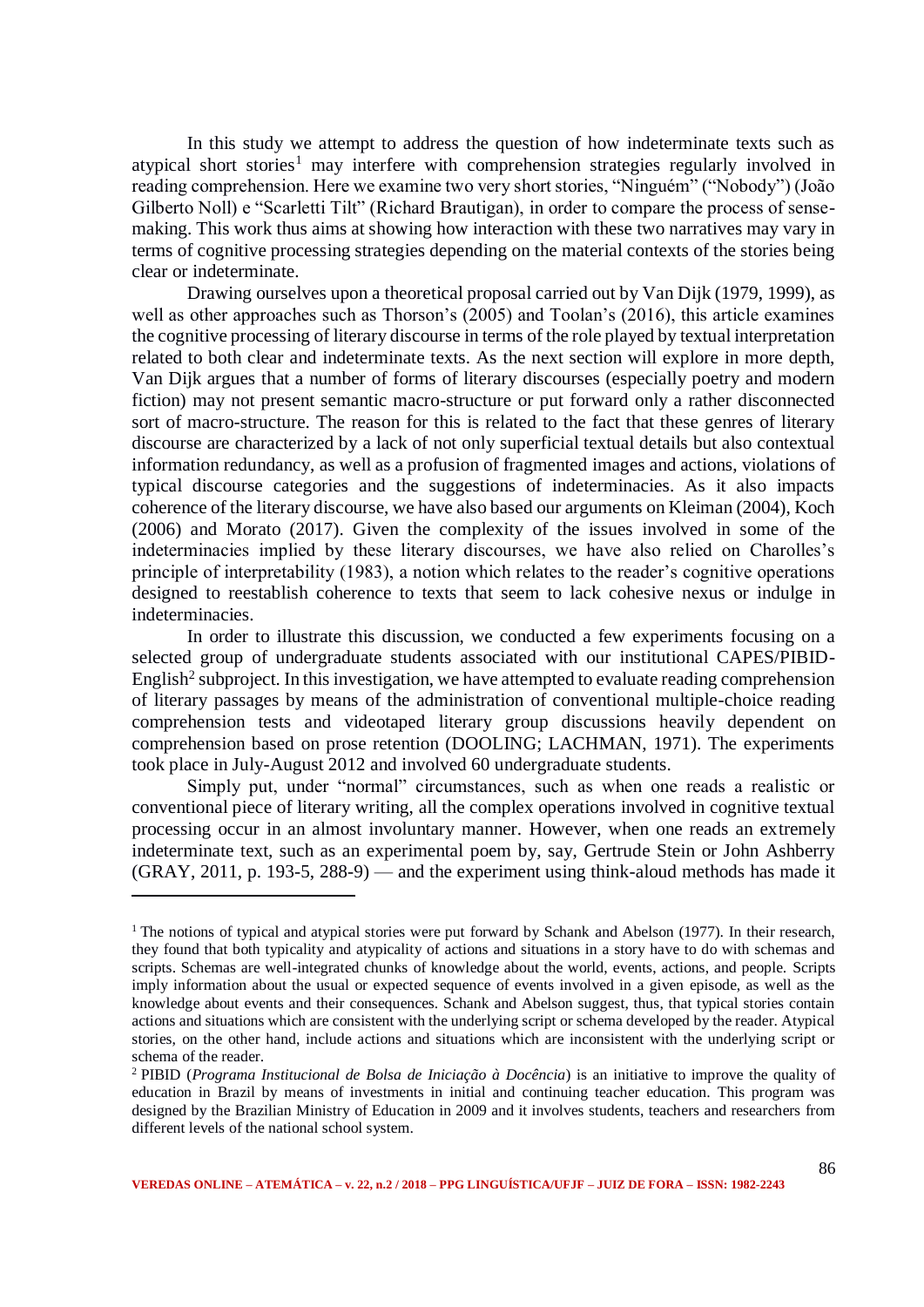rather clear — the reader may experience difficulties that require different strategies of cognitive processing such as comprehension monitoring. As we shall see in more detail shortly, in this work we propose to examine how atypical literary texts such as Noll's prose piece can obscure or obstruct the implementation of reading processes in the mind. Before going any further, however, it is important to address the question of how subjects are believed to normally read and cognitively process texts.

## **1. Cognitive and textual processing of literary texts**

In this study, we share the notion, put forward by scholars such as Koch (2006) and Adam (2017), that texts are forms of social cognition that allow humans to cognitively organize the world and to make sense of it. As Adam puts it: "texts allow us to confront cognitive visions (from other past or present cultures and, more broadly, from other people). The texts are *loci* of memorization, archiving, conservation and transmission of knowledge" (ADAM, 2017, p. 46).<sup>3</sup>

For this and other reasons, making sense of literary discourse involves, among other aspects, a cognitive dimension. As Van Dijk (1999) argues, the comprehension of how we make sense<sup>4</sup> of such discourse genres must necessarily go beyond the conventional notion of "interpretation" and include attempts at systematically explaining and reconstructing the cognitive processes involved in understanding literature. Grounding ourselves chiefly in the proposal conducted by Van Dijk (1979, 1999), in this section we attempt to elucidate how the reader or spectator actually comprehends and stores information or perceptions from literature (especially narratives).

According to this view, it is believed that readers gradually construct a conceptual or semantic representation of the text in their memories, i.e., a sort of mental model. The enormous variety of morphologic, syntactic and semantic information is "translated" or transformed by means of complex sequences of cognitive processing in different levels — into meanings that are represented cognitively in terms of concepts (VAN DIJK, 1979, p. 145; 1999, p. 17- 18). Both the long-term memory and the short-term memory are of fundamental importance to the execution of these processes. Short-term memory, whose capacity is limited, constitutes an area in which the flow of sensation, perception and information is initially analyzed and interpreted.

These operations are usually performed in a nonlinear manner and their result, that is, the general scheme<sup>5</sup> derived from our comprehension of the individual propositions of a text,

<sup>&</sup>lt;sup>3</sup> The translations in this essay are our own unless noted to be otherwise in the References section.

<sup>&</sup>lt;sup>4</sup> Although more needs to be said about this, we thus mean by "sense-making", following Toolan (2016), more than a reader's basic comprehension of a particular succession of superficial events in a narrative. Drawing himself upon a number of studies on narratology, stylistics and cognitive sciences (including Van Dijk's insights), Toolan (2016, p. 1) argues that "the 'sense' of a story that a reader comes away from it with combines an understanding of plot, of character, of themes, of ambience, and a whole timbre or perspective on the world: the reader's mind is animated by reflections on multiple possibilities and ideas." That activation has been caused crucially by the text — understood as a textured multi-sentence network of distinct and differently-functioning parts — and the reader's cognitive processing of its strategic sequencing, segmentation, lexical and situational repetitions, intersentential cohesion, mental picturing and so on (TOOLAN, 2016).

<sup>&</sup>lt;sup>5</sup> For an extended discussion on how people appear to create visual or spatial representations in their imaginations based on utterances according to a few theoretical frameworks, including schema theories, see Clark and Wege (2001).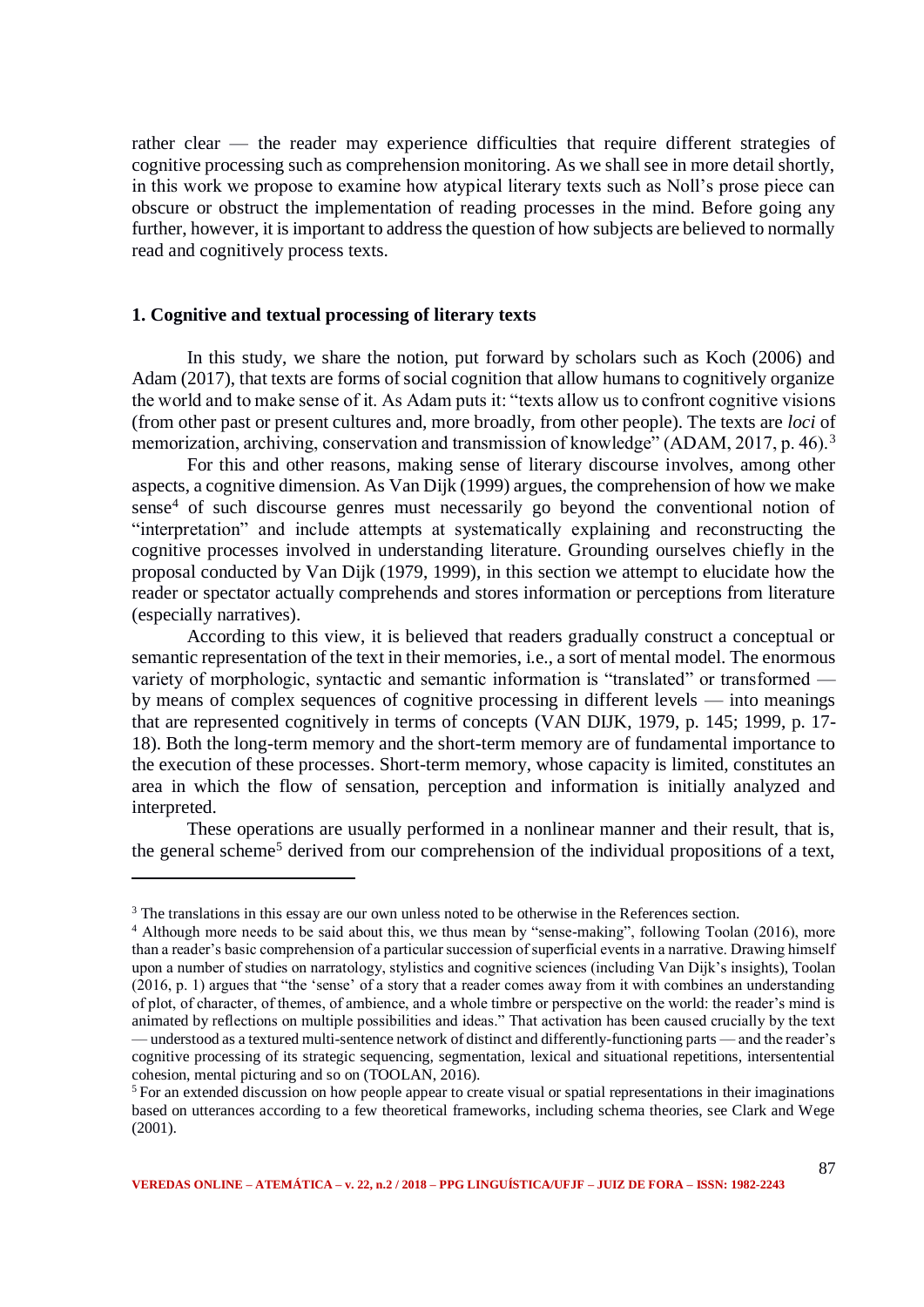for example, are stored in long-term memory. The data stored in long-term memory generally cannot be retrieved in their totality. Put differently, once the *conceptual* meaning of incoming information from short-term memory is constructed, there is no need to remember details and superficial structures of particular sentences. The structural details that are not believed to be very salient tend to be "forgotten" by the reader (VAN DIJK, 1979, p. 146).

There are at least two levels of semantic interpretation of literary discourse. The first one operates on the local level and it "involves the interpretation of sentences and the establishment of coherence relations between successive sentences" (VAN DIJK, 1979, p. 146) in a micro-structural action field. The second level is global and it is responsible for establishing "the theme, topic or gist of a text or a passage of a text" (VAN DIJK, 1979, p. 147), and for producing a more general and abstract interpretation based on semantic macro-structures.

Some of the operations involved in the second level of cognitive processing include not only "deletions" of the data which the readers find irrelevant for textual interpretation but also generalizations of whole sequences of propositions to obtain an even more general proposition, which is termed by Van Dijk a "super-concept" (e.g., "furniture" instead of "table", "chair", "bookcase", "desk", "bed" and other words which might refer to furniture). It is believed that this is how the human brain is able to cognitively process enormous amounts of patterns or frames (sets of propositions about social episodes) typically detected in particular actions or events outlined by narrative (1979, p. 146-7). Thorson (2005) associates such type of cognitive processing put forward by Van Dijk with Schema theory from Gestalt psychology. The basic claim of Schema theory is that a new experience is understood by comparison with a stereotypical version of a similar experience held in memory (THORSON, 2005, p. 93-105).

Van Dijk (1979) argues that such extensive cognitive processing of textual structures depends on the reader's previous readings and background knowledge, that is, the immense volume of data stored and organized in his long-term memory. This database of knowledge and previous reading experiences, whose arrangements vary enormously from person to person, allows him or her to identify frames (minimal propositions involved in recurring social episodes such as, say, travels, separations, murders etc.) detectable in narrative structures. This identification process enables him or her to recognize, at the local level, patterns of *coherent*  relationships between micro-structural elements. The reader makes sense of a text, in the final analysis, whenever s/he is capable of integrating, summarizing, elaborating, or comprehension monitoring the facts or events projected or suggested by the text into consistent sets (1979, p. 148).

Besides semantic interpretations at local and global levels, during his or her reading activity the reader will invariably attempt to organize information derived from the story into chunks by performing further processes of generalization, deletion, integration, addition, substitution, to mention but a few. These information chunks derived from narrative constitute what Van Dijk calls schematic super-structures. The complex operations involved in literary discourse processing, which do not occur in a linear or definitive manner, denote a certain degree of variation depending on the reader's different cognitive arrangements and on which topics or themes s/he finds more relevant (1979, p. 149). As Van Dijk asserts,

> Typical for discourse comprehension, however, is the general requirement that texts must be assigned *coherence*. This means, among other things, that the respective sentences of a text should be (semantically) connected. In order to do this in STM [short-term memory] we must assume that a previous sentence,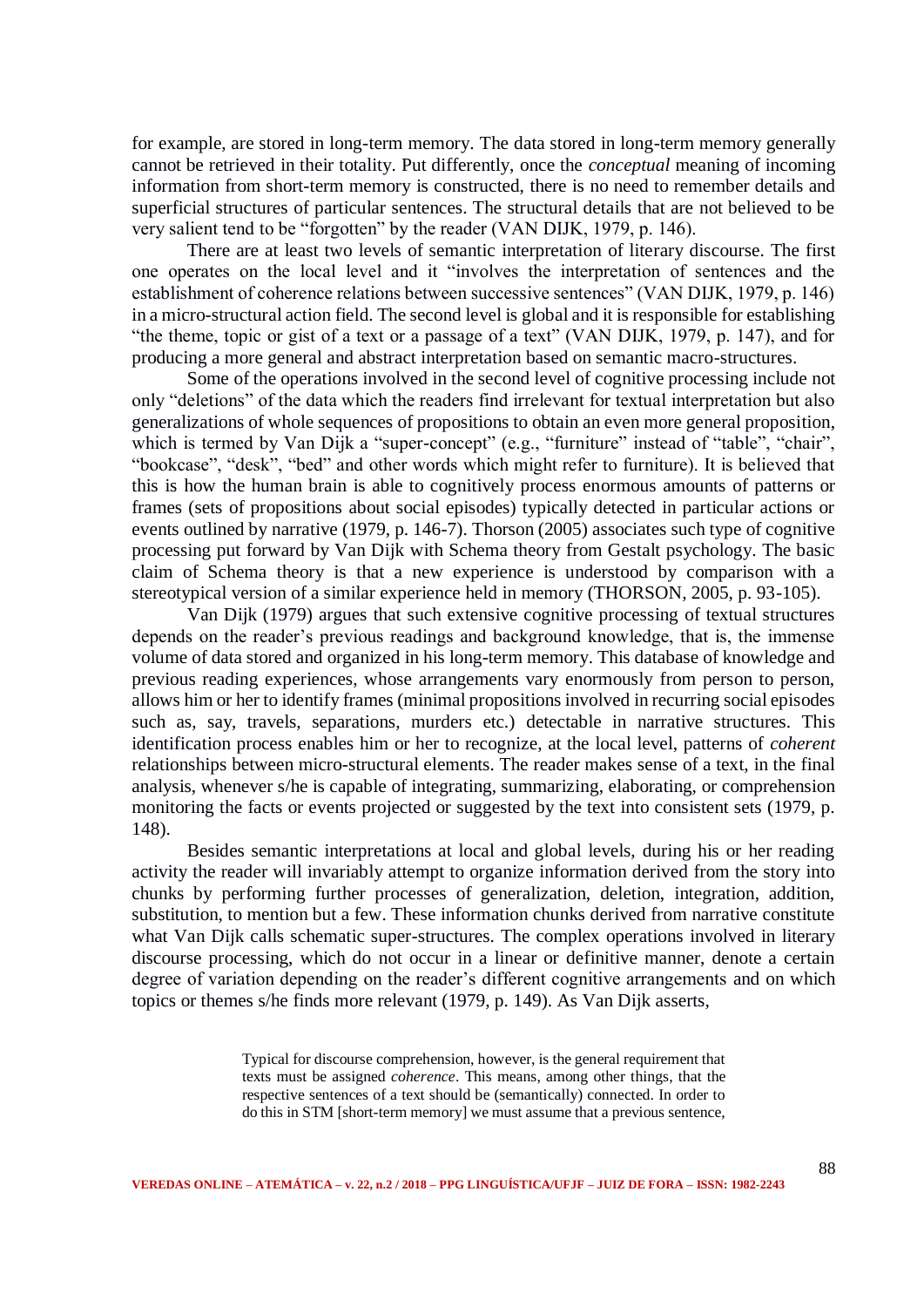or rather its underlying propositions, are still available in the storage room (the "buffer") of STM, so that they can be related with the propositions of the actual sentence being interpreted (1979, p. 146).

Unlike traditional literary works, Van Dijk points out that some forms of literary discourse such as poetry and modern fiction do not present semantic macro-structure or offer only a very fragmentary sort of macro-structure. They are, to a certain extent, *atypical*. Textual atypicality thus occurs when superficial textual details, whose fragmented nature not only violates typical categorizations but also lacks contextual information redundancy, cannot be "translated" into propositions or when these same propositions fail to connect by means either of explicit conditional relationships or of information retrieved from memory. Such "failures", which are associated with ambiguity, may block cognitive processing operations or may even result in partial comprehension since an immediate or obvious interpretation is not available for the reader. It may also result in "complete cognitive incoherence", forcing the reader to be satisfied with only partial interpretation of theme and atmosphere of the processed text (VAN DIJK, 1979, p. 149-58).

When cognitive processing at the local level or micro-structural articulations between propositions are not explicit, the reader may experience more difficulties to make sense of the text. S/he will need then to desautomatize his or her cognitive strategies and carry them out consciously by reformulating contexts and mental representations or by monitoring the whole comprehension process (KLEIMAN, 2004, p. 63). This is the basic difference between the readings of a typical narrative and an atypical text: the cognitive processing of the former tends to occur almost automatically whereas the cognitive processing of the latter requires conscious comprehension monitoring.

Whenever confronted with such unexpected or atypical texts, the reader will be forced to perform comprehension monitoring in a more conscious manner, as Kleiman puts it:

> [Textual] processing is essentially processing in the cognitive level, which functions without our conscious control when the text satisfies our expectations. However, when the text does not satisfy our expectations and beliefs, when it is unexpected, the reader sometimes needs to perform conscious monitoring and to desautomatize his or her cognitive strategies in order to comprehend it (2004, p. 59).

Although most texts (including literary ones) can be assigned coherence by means of them being semantically connected, there are a number of other "deviant" texts that problematize the assignment of explicit coherence and which require an emphasized adoption of a general "principle of interpretability" (CHAROLLES, 1983).<sup>6</sup> In section 3 we will cite examples of the two texts used in the multiple-choice reading comprehension tests that clearly

<sup>&</sup>lt;sup>6</sup> Charolles has introduced the principle of interpretability as a performance, on the reader's part, of minimum cognitive operations to reinstate coherence to a text whose cohesive links are not explicit or readily given. Therefore, coherence constitutes a principle of interpretability, which is constructed by means of sophisticated interactions involving authors, texts and readers.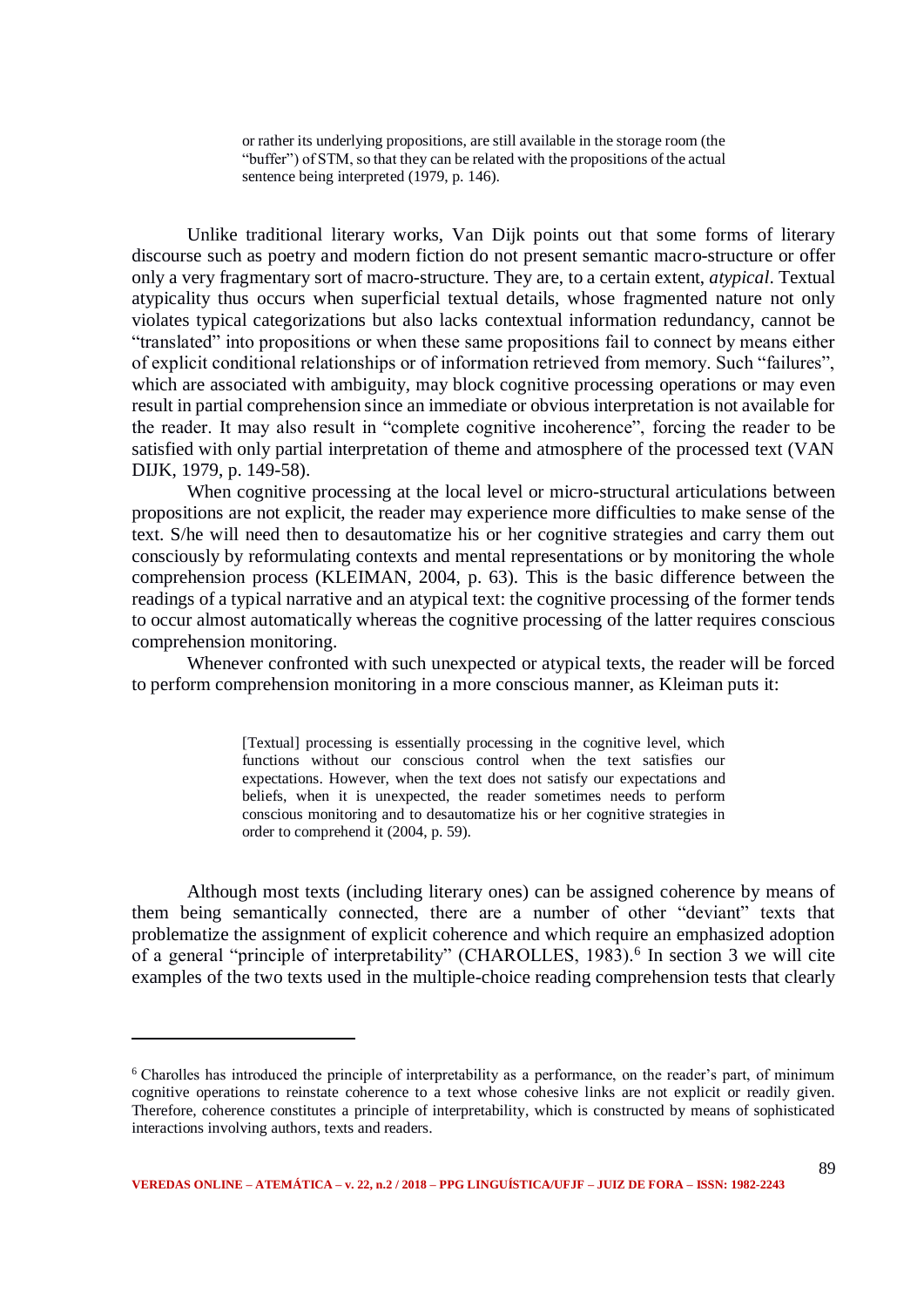illustrate these differences in terms of cognitive processing of both typical and atypical narratives.

## **2. The data**

.

The 60 undergraduate student participants (see Table I below) — who have been investigated using think-aloud methods, videotaped literary group discussions, and multiplechoice reading comprehension tests involving the two pieces in English language, "Ninguém" (translated as "Nobody") by Noll (Story 1) and "Scarlett Tilt" by Brautigan (Story 2)  $-$ , complained that one of the aforementioned narratives presented indeterminate situations and ambiguous words or passages with such a myriad of possible interpretations that they sometimes experienced difficulties in making sense of all the rich textures and complexities of the literary objects.<sup>7</sup>

| Characteristic               | No. $(\%)$ of respondents |
|------------------------------|---------------------------|
| Gender                       |                           |
| Male                         | 15 (25%)                  |
| Female                       | 45 (75%)                  |
| Total                        | 60                        |
| Age distribution (years)     |                           |
| 18-24                        | 39 (65%)                  |
| 25-39                        | 19 (32%)                  |
| $40 - 65$                    | (3%)<br>2                 |
| >65                          |                           |
| <b>University Class Rank</b> |                           |
| Underclassmen                | 42 (70%)                  |
| Upperclassmen                | 18 (30%)                  |

Table I. Characteristics of respondents (n=60)

As the experiments conducted have shown, most of the typical difficulties implicated in reading literary texts can be overcome by the readers' spontaneous mobilization of their background knowledge or textual and linguistic knowledge. These different knowledge levels can be mobilized in order to resolve textual ambiguity or obscurity: whenever the reader seems unable to comprehend a particular proposition through his or her linguistic knowledge, for example, s/he automatically activates other types of knowledge (e.g., background, encyclopedic, textual and so on) in order to compensate for his or her momentary comprehension "failures" (KLEIMAN, 2004, p. 16). By the same token, Koch (2006, p. 48), closely following here Heinemann and Viehweger (1991), notes that three major knowledge

<sup>7</sup> We will not discuss the specific problems involved in readers' literacy, individual differences in terms of their working memory capacities or cognitive disambiguation skills (for a comprehensive investigation on this subject, see MORRISSEY, 2008; TOMITCH, 1999) despite being aware that "there are as many readings as readers" (SUTHERLAND, 1990, p. 822). Although Tomitch (1999, p. 6-7), drawing herself upon studies in reception theory, argues that an individual's ability to perform disambiguation of complex propositions is related to, among other factors, his or her working memory capacity, we will have to further restrict our discussion to an attempt at outlining how readers *generally* process ambiguous or indeterminate fiction rather than trying to monitor in detail the innumerous individual variables involved in the cognitive processes of reading and understanding a literary text.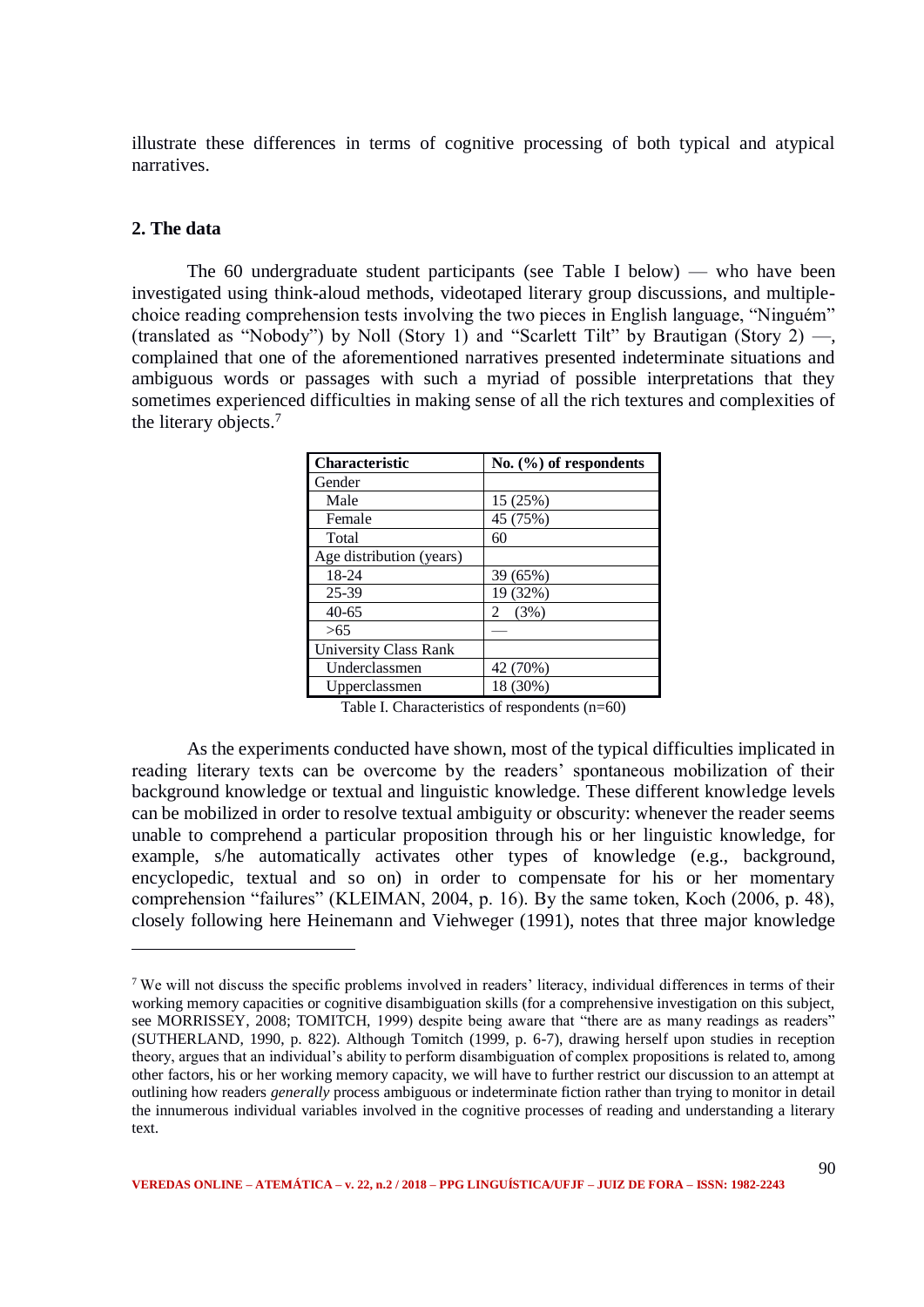systems concur to enable textual processing: linguistic, encyclopedic and interactional knowledges (For an extended argument on this topic, see also MORATO, 2017, p. 414-415).

## **3. Analysis of indeterminacy**

.

From our discussion of the first section, it should be clear that atypical textual constructions tend to obscure sense making of literary works by obstructing cognitive processing of propositions. Although more needs to be said about *processing*, this term refers to an activity of grouping different words, discreet units, into larger categories or chunks of meaningful information (KLEIMAN, 2004, p. 14-15). The occurrence of such semantic "problems" as lack of information redundancy, the manifestation of vagueness and indeterminacies in a text may result in incoherence and render the text atypical in terms of cognitive processing.

Unlike ambiguity and ambivalence,<sup>8</sup> indeterminacy refers to the "lack of clear or exact meaning" (EAGLETON, 2007, p. 167). Cuddon (1999, p. 418) defines indeterminacy as elements in, say, a novel or a short story, "which depend for their effect or result on a reader's interpretation and which may be interpreted in a number of different (and, conceivably, mutually conflicting) ways. Skrainka (1993, p. 3) associates forms of ambiguity and indeterminacy with "disruptions and ruptures of chronological continuity of the intrigue; multiple and unreliable narrators; ambiguities and textual gaps; contradictions". Perloff (1993), by the same token, suggests that violations of narrative progression, drastic suppressions of material contexts involving characters and situations, unstable subjects and narrators are among the varied repertoire of literary techniques that can be associated with indeterminacy.

Having briefly explained the meaning of indeterminacy, now the focus shifts to how readers process cognitively textual propositions as s/he reads a conventional text such as Brautigan's narrative and then, in what follows, we attempt to analyze the processing of unconventional (or indeterminate) texts such as Noll's piece.

The following is a full transcript of a short prose piece called "Ninguém" ("Nobody"), which was included in the collection *Mínimos, múltiplos, comuns* (2003), by the late Brazilian author João Gilberto Noll:

> There was an ownerless look floating between the furniture and the chandelier… between the pictures and the dust lighted by a sunray. There was indeed a profound look there, and it looked half-numbed perhaps because of a precious compassion of everything and nothing, invisible among hissing pupils, I would say that they were foaming. This look looked like an atavistic insemination at that meeting of illustrious ones. Dominated by its vague appeal, I entered the bathroom to wash the hands, I don't know… as if to seal the outbreak of exclusion that turned me on. I saw a body bathing behind the

<sup>&</sup>lt;sup>8</sup> Eagleton defines ambiguity as a word or passage whose meaning is difficult to determine due to alternative interpretations, and ambivalence as the presence of two determinate but conflicting meanings within a passage (2007, p. 125, 165).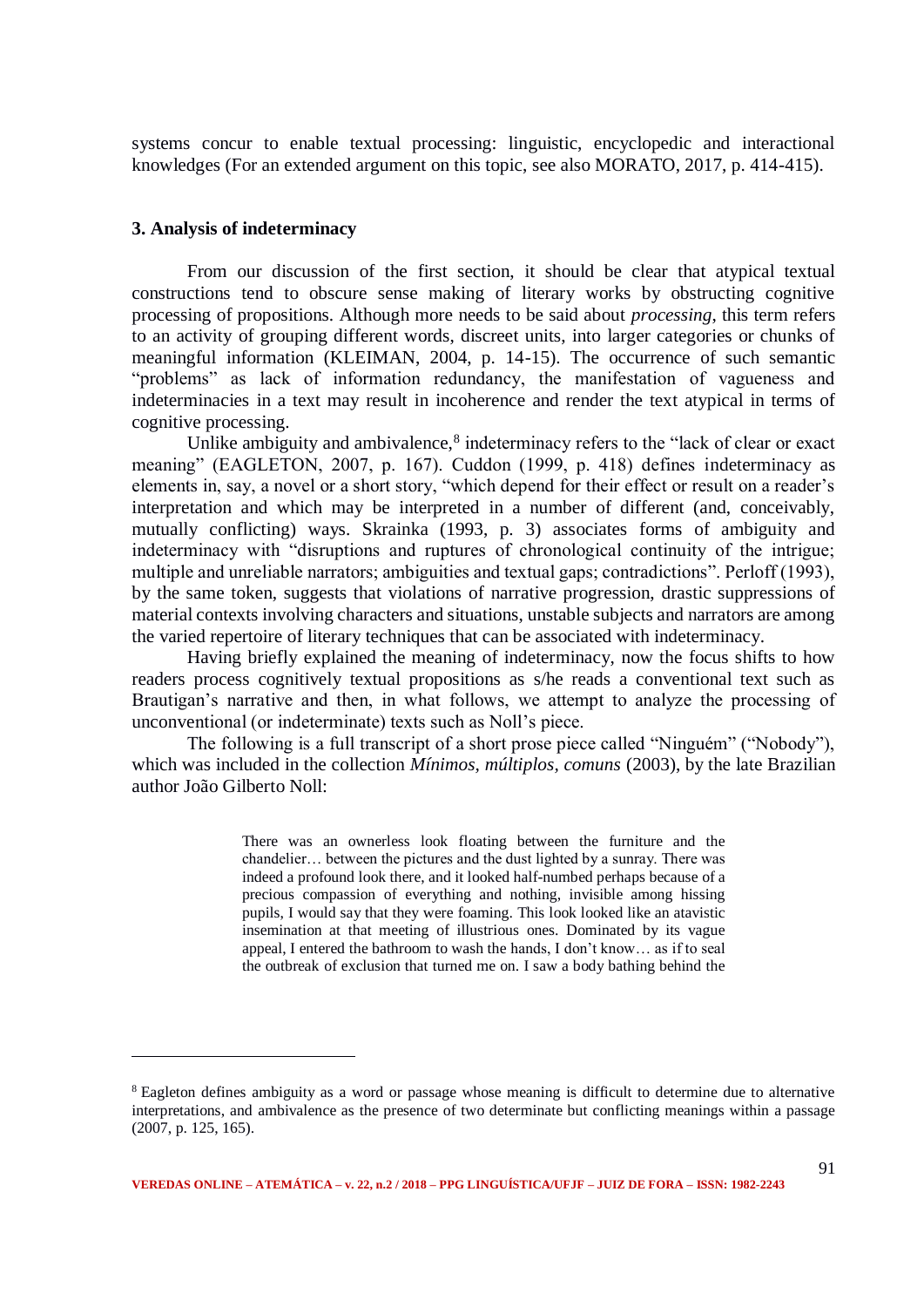curtain. "Who is it?" I heard. I muttered, "Nobody". And I started sneaking out through the service door (p. 32).<sup>9</sup>

This short story, which may remind the reader of Baudelaire's prose poems collected in *Le Spleen de Paris: petits poèmes en prose* (1869), lacks a familiarly patterned plot of rising and falling action, with a clear beginning, middle, and end. The relative dissociation of images offered by the narrator of "Nobody" has disconcerted those action-oriented readers who participated in the videotaped literary group discussion: a minority of them reported to be possible to construct a representation of location (5%), the main character's identity (13%), a specific period (20%) and to make sense of the events narrated (3%) (see Table II).

A considerable number of them confessed that they experienced difficulties to spontaneously establish relationships between the facts mentioned in the first half and the following ones evoked towards the end of the narrative. Their comments have shown that the actions and situations presented in the text were inconsistent with their underlying scripts and schemas. The text does not emerge readily equipped with a material context to help determine who the "I" is and what he is doing. It is also very difficult to unravel the meaning of the seemingly disembodied look that floats between the furniture and the chandelier. Other uncertainties reported included the lack of clear indications of when and where the story takes place. Did these facts happen in Brazil or elsewhere? At this very moment or two centuries ago? Who are these characters and what are they *actually* doing there? Instead of referential continuity, the text provides the reader with implausible events, somewhat pointless actions that make drawing inferences a harder process. 97% of respondents claimed that the events in the story did not make sense to them (see Table II).

| Story 1: "Nobody" (NOLL,     | No. $(\%)$ of | Story 2: "The Scarlatti Tilt" | No. $(\%)$ of |
|------------------------------|---------------|-------------------------------|---------------|
| $2003$ , p. 32)              | respondents*  | (BRAUTIGAN, 1971, p. 50)      | respondents*  |
| The story takes place:       |               | The story takes place:        |               |
| a) In a determinate location | 3(5%)         | a) In a determinate location  | $60(100\%)$   |
| b) In an indeterminate       | 57 (95%)      | b) In an indeterminate        | $\theta$      |
| location                     |               | location                      |               |
| The main character           |               | The main character            |               |
| a) Is an identifiable        | 8 (13%)       | a) Is an identifiable         | 51 (85%)      |
| individual                   |               | individual                    |               |
| b) Is an indeterminate       | 52 (87%)      | b) Is an indeterminate        | 9(15%)        |
| individual                   |               | individual                    |               |
| The story happens during     |               | The story happens during      |               |
| a) A specific period         | 12(20%)       | a) A specific period          | 32 (53%)      |
| b) In an unspecified period  | 48 (80%)      | b) In an unspecified period   | 28 (47%)      |
| The events narrated          |               | The events narrated           |               |
| a) Make sense to me          | 2(3%)         | a) Make sense to me           | $60(100\%)$   |
| b) Do not make sense to me   | 58 (97%)      | b) Do not make sense to me    | $\Omega$      |

<sup>9</sup> *Havia um olhar sem dono flutuando entre os móveis e o lustre... entre os quadros e o pó que uma faixa de sol alumiava. De fato, havia por ali um olhar submerso, meio entorpecido talvez por uma preciosa compaixão de tudo e nada, invisível por entre pupilas esfuziantes, diria que espumantes. Esse olhar parecia uma inseminação atávica naquela reunião de ilustres. Dominado por seu apelo vago, entrei no banheiro para lavar as mãos, não sei... como que para selar o surto de exclusão que me acendia. Vi um corpo a se banhar atrás da cortina. "Quem é?", escutei. Balbuciei: "Ninguém". E fui me esgueirando para a porta de serviço* (Noll, 2003, p. 32).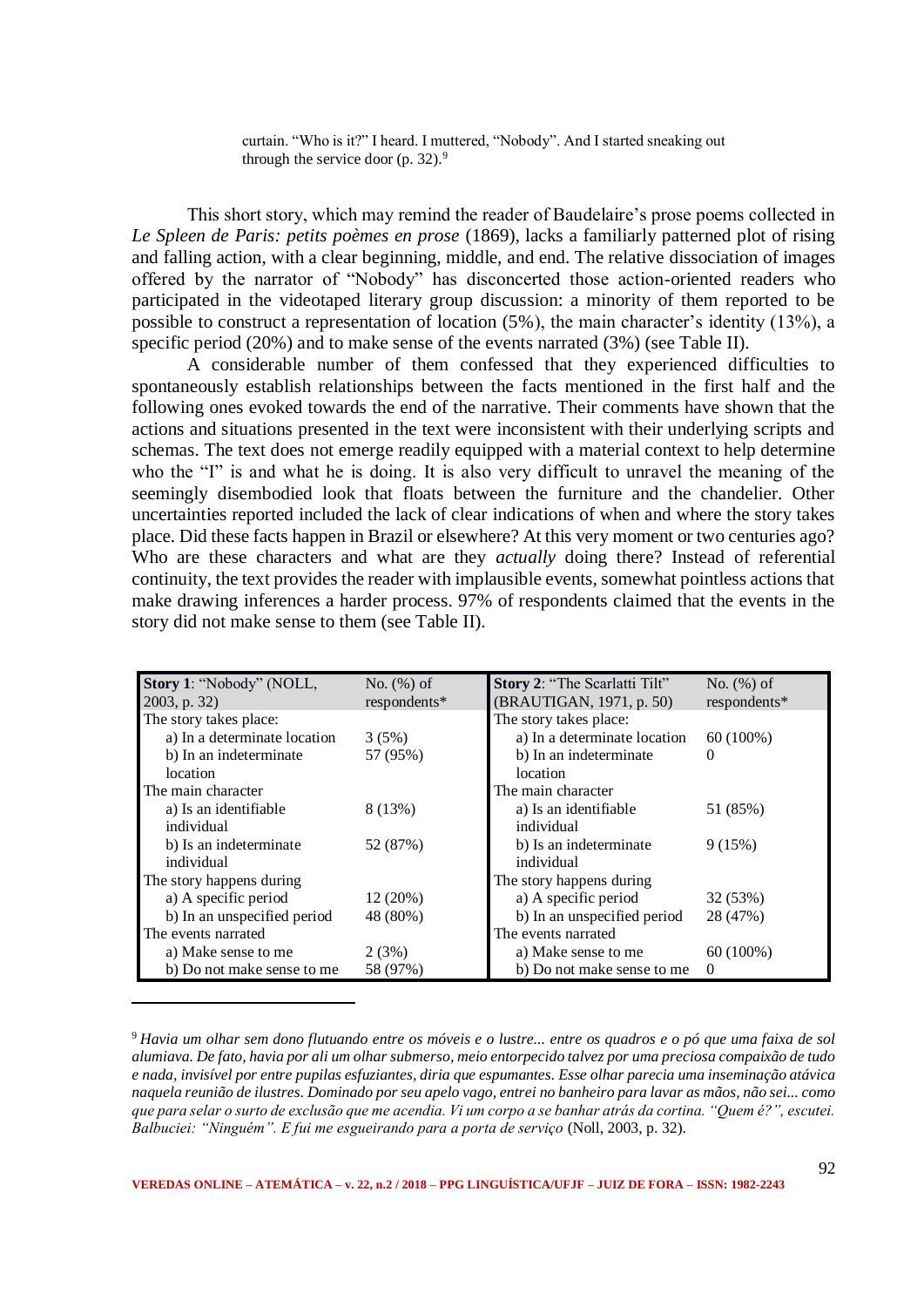Table II. Prose comprehension based on multiple-choice reading comprehension tests (n=60)

Due to the presence of literally floating images and apparently unfinished actions, it is hard (maybe impossible) to determine if these "facts" happened at the same time and at the same place or if they are separated in space and time. Although readers tend to integrate cognitively the events and characters into a conventional sequence governed by causality and represent, thus, people living at the same location as being related (CHAROLLES, 1995), interpreters cannot spontaneously establish firm relations between the fictive beings projected by "Nobody". The vague semantic isotopy<sup>10</sup> constructed by the story is permeated by discontinuity and fragmentation, indeterminacies and illogicalities which challenge cognitive processing due to its causal disconnections and spatial disjunctions. The story also presents some ambiguous expressions such as "atavistic insemination" and the oxymoronic "precious compassion of everything and nothing", which clearly presents an unusual combination of contradictory, mutually excluding words. It could also be said that "Nobody"— to borrow Kleiman's words — does not satisfy the reader's expectations and beliefs. It could be regarded as relatively unexpected when it comes to material context, which renders it rather atypical in terms of cognitive processing. And, contrary to what one may think, its atypicality and indeterminacy do not have to do with its brevity.

The same readers, however, did not report difficulties to comprehend and determine the material context and time-space references of an even shorter piece such as Richard Brautigan's 1971 story "The Scarlatti Tilt": "'It's very hard to live in a studio apartment in San Jose with a man who's learning to play the violin.' That's what she told the police when she handed them the empty revolver" (1971, p. 50). Most participants were able not only to construct a representation of location (100%), main character's identity (85%), a specific period (53%), but also to make sense of the events narrated (100%) (see Table II).

Unlike Noll's piece, Brautigan's short story (reproduced above in its entirety) offers the reader a vivid sense of natural causality and referential continuity. Although this American author's literary production tends to be more "surreal and anarchic, whimsical and nostalgic" by "eschewing plot or structure" (GRAY, 2011, p. 295), the contextualized situations and the coherently connected sentences in "The Scarlatti Tilt" contribute — with its meagre 34 words — to the construction of a semantic isotopy that renders the story perfectly plausible and comparatively unambiguous. Through the interpretation of the sentences and the automatic establishment of coherence relations between the propositions, the readers investigated were able to gradually construct conceptual representations (as Van Dijk would put it) of the story. Put differently, the text — like a lead paragraph in journalism — includes brief answers to the questions of who, what, why, when, where, and how the key events in the story took place. Readers were able to recognize actions and situations consistent with their underlying schemas and scripts. This has occurred because, according to Van Dijk (1979), the cognitive elaboration of this mental model involves naturally the mobilization of the reader's varied forms of knowledge of similar narratives or experiences.

 $10$  Greimas (1966, p. 30) defines semantic isotopy as a redundant set of semantic categories that make possible a uniform reading of the narrative, as it results from partial readings of the utterances and from the resolution of their ambiguity, which is guided by the search for a single reading. In other words, isotopy is the through line that guides the reader or viewer in his or her cognitive processing of a number of propositions into a totalizing perspective (CHARAUDEAU; MAINGUENEAU, 2012, p. 292-294).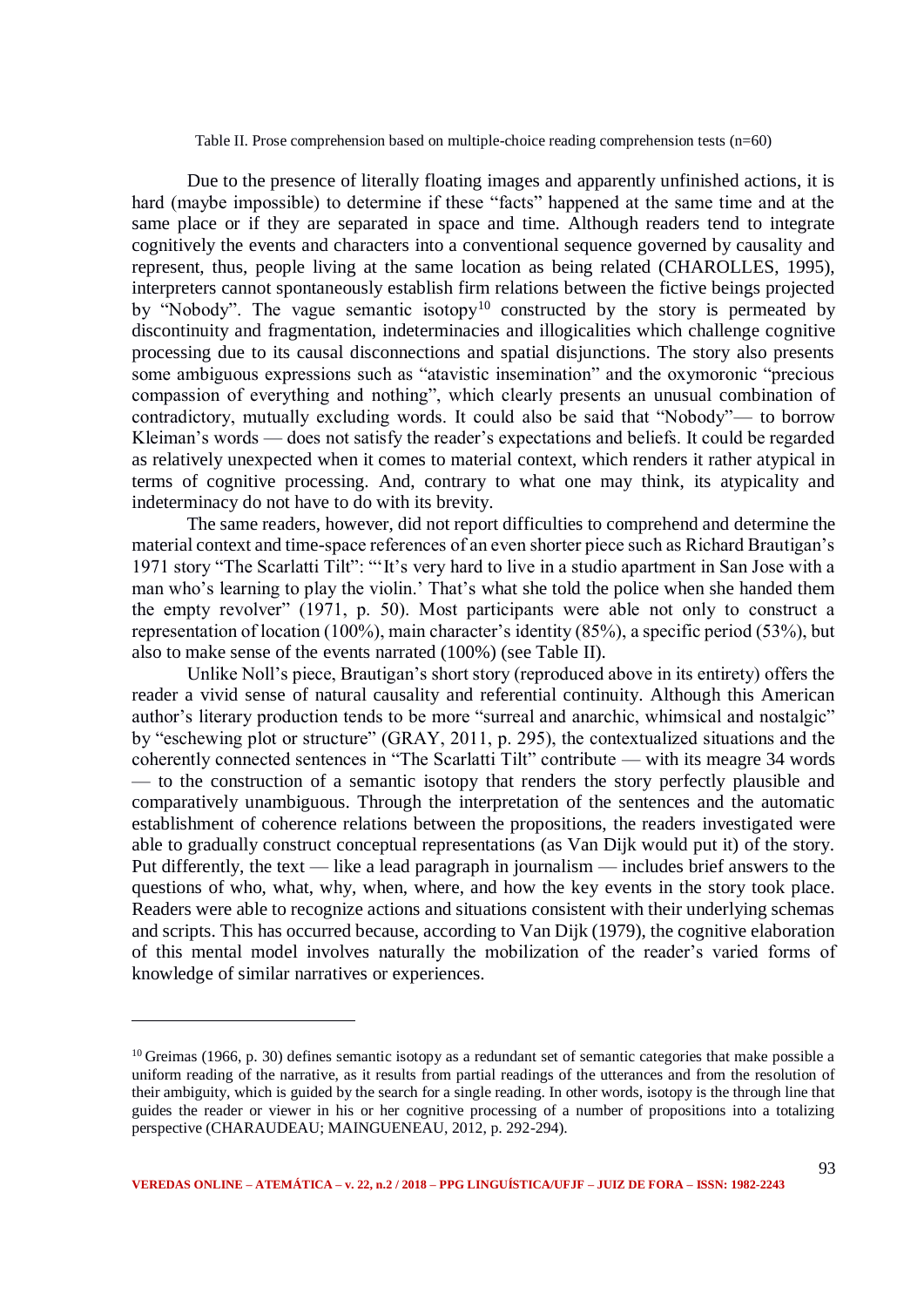Besides, the participants who marked option "a" in one or more items in Table II (the story takes place in a determinate location, the main character is an identifiable individual, the story happens during a specific period, the events narrated make sense to me) were asked to formulate hypotheses about their imaginative representations (see Table III, below).

As for the Story 1, some of the subjects videotaped in the experiment have agreed that, in conventional terms, there is not a rigorous pattern of events in "Nobody". The text does not offer easily accessible explanations to some of the minimal actions narrated such as, for instance, what does motivate the "I" to be "dominated" by the disembodied or "ownerless" look if he had already described it as merely vague? The narrated incidents are so trivial that they would hardly be promoted into the foreground of a traditional short story since conventional manifestations of the genre tend to choose more "intense" actions in order to cause the reader to feel "interested" and, in the end, surprise him or her with an epiphany or a shocking event which would be able to offer some sense of closure (CORTÁZAR, 1974, p. 149-53). And the vague actions narrated by the disjointed narrative voice(s) in "Nobody" lack both fixed contours and finality.

The only pieces of information about the "I" who narrates the story is that it is a male (as expressed by the Portuguese word "*dominado*" in the original version) and that he outlines emotions such as uncertainty and slight feelings of uneasiness and boredom. There are no clear indications of his age, appearance, and occupation or of the reason why he refuses to reveal who he is when asked by the genderless "body bathing behind the curtain". The few participants (13%) who believed that the main character is a recognizable individual, identified him as being "a criminal", "a traveler" or "a visitor" (see Table III below). The clear majority of respondents (87%) were not able to determine who the main character is (see Table II above). The general absence of material context and the indeterminate causality obliterates the spontaneous associative processes involved in narrative comprehension, which is not totally unfamiliar to Noll's fiction (OTSUKA, 2001; BRAYNER, 2006; SOBREIRA, 2010). This is a common feature of most narrators in Noll's stories since they often attempt to inhibit the creation of a vivid and continuous representation in the reader's mind.

| <b>Story 1: "Nobody" (NOLL, 2003,</b>       | No. $(\%)$ of | Tilt"<br>2: "The Scarlatti<br><sub>of</sub><br><b>Story</b><br>(% )<br>No. |
|---------------------------------------------|---------------|----------------------------------------------------------------------------|
| p. 32)                                      | respondents   | (BRAUTIGAN, 1971, p. 50)<br>respondents                                    |
| The story takes place                       |               | The story takes place                                                      |
| In a determinate location:                  | 3/60(5%)      | In a determinate location:<br>$60/60(100\%)$                               |
| "mansion", "court of law".                  |               | "studio apartment in San Jose".                                            |
| The main character                          |               | The main character                                                         |
| Is an identifiable individual:              | 8/60(13%)     | Is an identifiable individual:<br>51/60 (85%)                              |
| "a criminal", "a traveler", "a<br>visitor". |               | "a girlfriend", "a female"<br>roommate".                                   |
| The story happens during                    |               | The story happens during                                                   |
| A specific period:                          | 12/60         | A specific period:<br>32/60 (53%)                                          |
|                                             | $(20\%)$      |                                                                            |
| " $21st$ century", "past few"               |               | "before handing the revolver to the                                        |
| centuries".                                 |               | police", "present time".                                                   |
| The events narrated                         |               | The events narrated                                                        |
| Make sense to me:                           | 2/60(3%)      | Make sense to me:<br>$60/60(100\%)$                                        |
| "escapement", "flight".                     |               | "homicide", "murder".                                                      |

Table III. Main hypotheses formulated by participants who marked options "a" in Table II (n=60)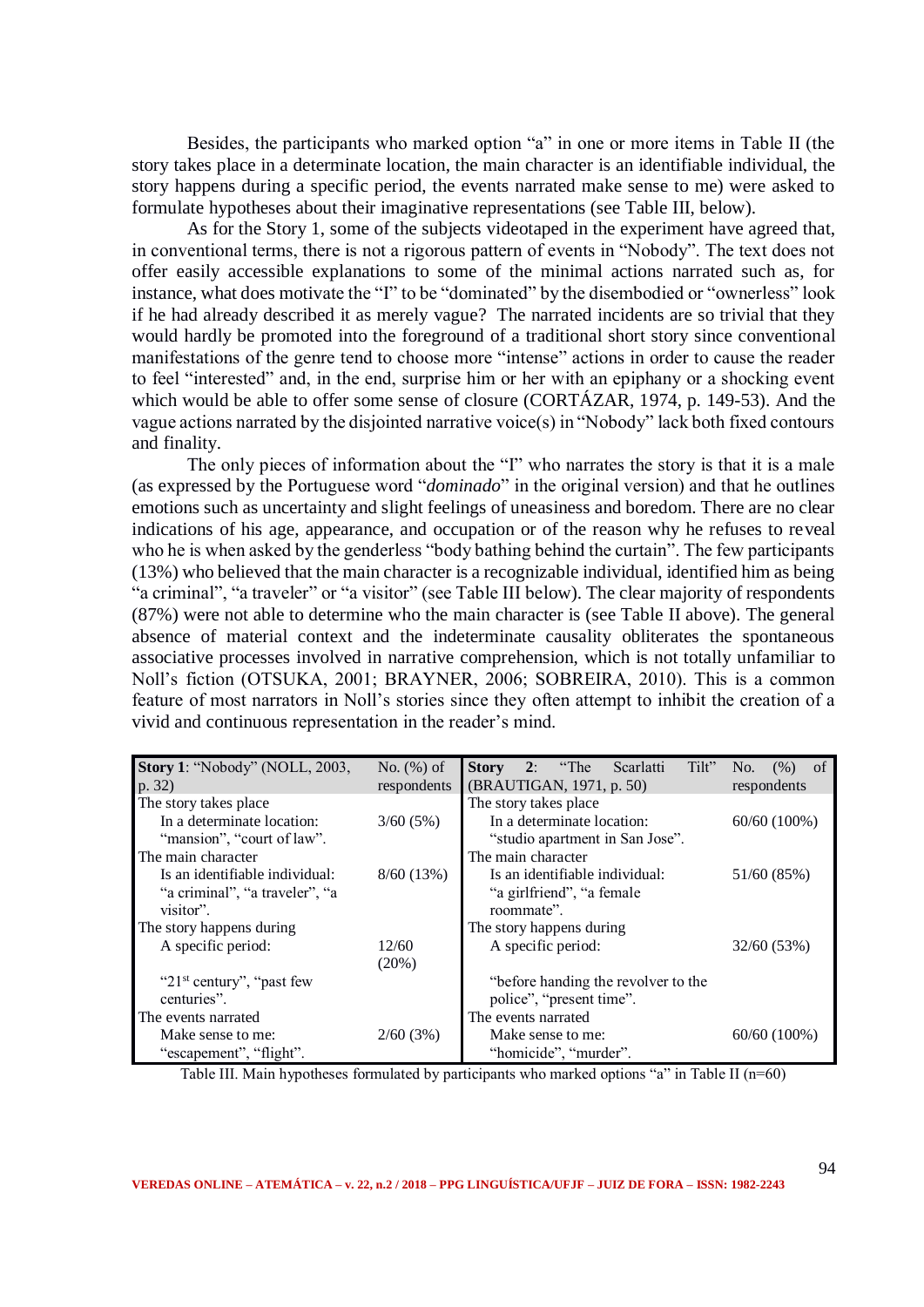With respect to Story 2, most participants agreed that the situations narrated involved some sort of violent experience, namely "a homicide" or "a murder" (see Table III). Through the activities of textual processing of the minimal salient propositions the reader is able to recognize (even though it is conveyed in its most basic constitutive elements) a particular recurring social episode (in this case, a possible homicide) and then construct a super-concept concerning this narrative.

Noll's atypical narrative, on the other hand, fails deliberately, as mentioned above, to offer the reader such an opportunity for semantic interpretations at the local level and the construction of schematic super-structures. This is partly because of narrative indeterminacies, lack of logical causality, violation of narrative progression, dissociation of images, to name but a few. Throughout all the plot indeterminacies, however, what appears to be more problematic in Noll's short narrative is the suppression of material context. The same does not hold true for Brautigan's typical narrative, whose context is determinate: a female tells the police she shot a male student in a studio apartment in San Jose because he drove her insane by playing his outof-tune violin.

Given the complexities of a text such as "Nobody", the subjects had difficulties to construct a coherent cognitive representation of the story in their minds. Although the respondents did the best they could, only few of them were able to come up with consistent hypotheses on the plot details (see Table III). As Van Dijk asserts, in such cases the reader has to resign himself or herself to a partial interpretation or a sort of problematic mental model. Five completely different possibilities of cognitive representations and interpretations of this particular piece by Noll are also offered by Raffa (2007, p. 176-179), Sobreira (2010, p. 36-52) and Neubern (2011, p. 43-44) who have tried to forge relations of contextual information redundancy between the propositions. But none of these attempts at inferring the material context seem to provide the reader with a consistent construction of a unified general scheme derived from the propositions. As most of the responses to the multiple-choice reading comprehension tests and the follow-up discussion conducted in the aforementioned experiment have shown, all these attempts at creating a cognitive representation of the story seem incomplete, problematic and provisional (see Tables II and III).

### **Conclusion**

As Van Dijk (1979) has explained, "modern" narratives — such as, for instance, the piece by Noll — interfere with the *typical* operations involved in the cognitive processing of textual elements. This is the reason why we have termed Noll's pieces (and others alike) *atypical* narratives. Some of these atypical texts frustrate deliberately notions such as coherence because they do not present conventional syntactic and semantic connections.

As we have seen, the use of indeterminate constructions, the predominance of dissociated images and the lack of both proposition continuity and material context in the story "Nobody" cause the readers to experience difficulties in establishing relationships between a sentence or processed structure and previous or subsequent propositions. In the particular case of Noll's text, an action does not lead logically to another for the reason that a given proposition does not rely on the information (derived from a preceding proposition) available at the storage room of the reader's memory. Coherence and even textual cohesion linking ideas and images in Noll's piece are incomplete or "corrupted". Due to deliberate omissions of proposition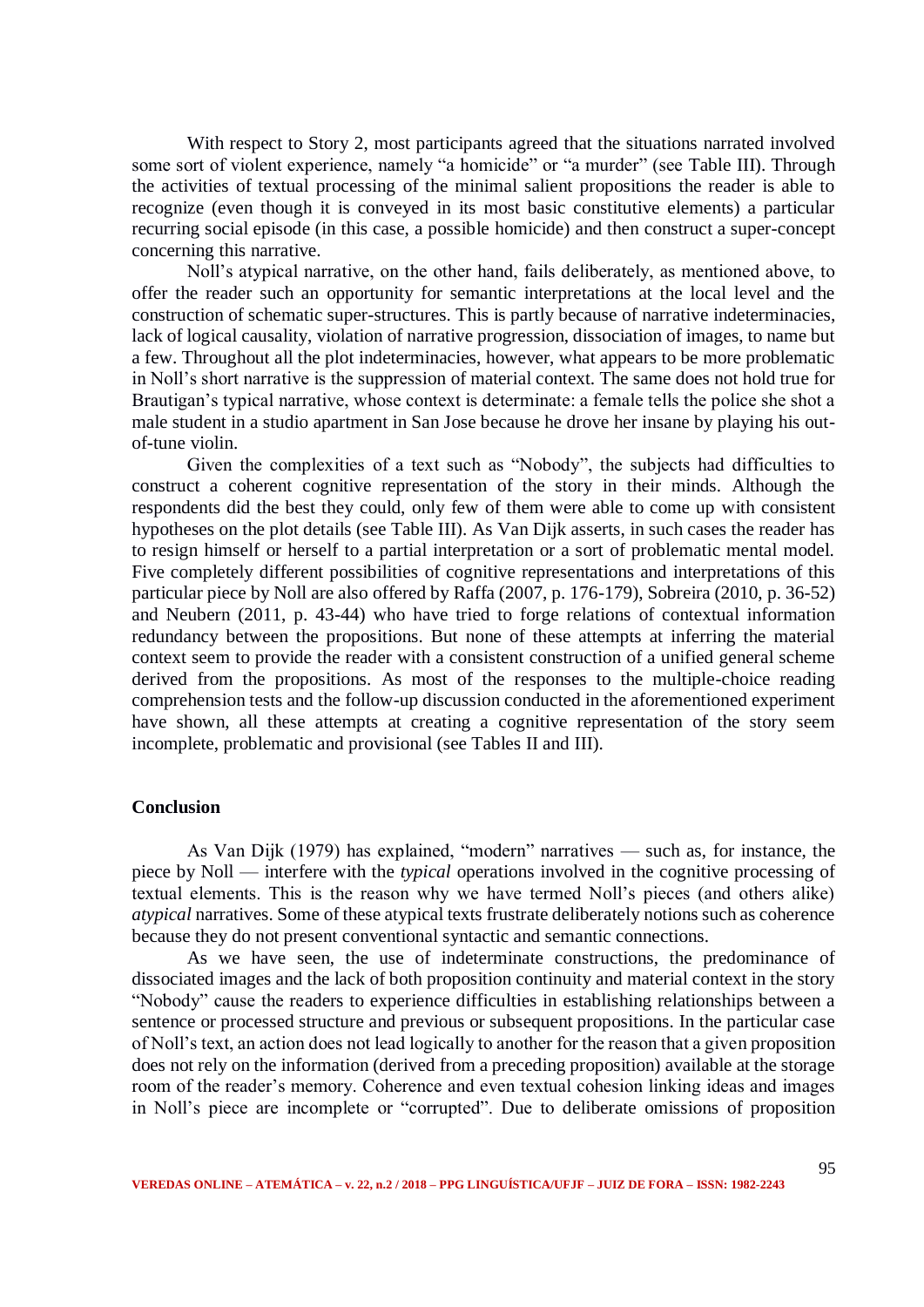details, the reader either experiences difficulties or is unable to retrieve or totalize such fragmentary data.

We associate this set of atypical occurrences interfering with cognitive processing operations not only with ambiguity but also with narrative indeterminacy. As noted earlier, given its ambiguous (even oxymoronic) constructions, context suppression, discontinuous and indeterminate elements, Noll's piece eclipses conventional notions of explicit textual coherence and desautomatizes spontaneous sense-making. That is not to say that Noll's is a solipsistic text or a completely incoherent jumble of hermetic images. It is rather a piece of literary art devoted to the fragmentation of traditional ideas of plot, character, time and space. Although the interpretation of "Nobody" is highly conjectural (RAFFA, 2007; SOBREIRA, 2010; NEUBERN, 2011), what emerges from this particular piece can be interpreted as an intriguing portrait of the human subject and the human mind as fractured, unable to exercise control over the disparate circumstances and emotions of everyday life. Although not explicitly coherent at the semantic level, this literary object presents a deeper form of coherence — that the reader may infer by emphasizing his or her "principle of interpretability" (CHAROLLES, 1983) —, one that may be implicit and even paradoxical: the text promotes a sort of cognitive mapping of the human subject's mind confronted with complex experiences in the contemporary world.

Drawing ourselves upon Charolles's insights (1995, p. 150) according to which readers normally tend to experience more difficulties to memorize and make sense of texts characterized by implausibilities and lack of referential continuity, we hope that we have provided some grounds to support the contention that Noll's indeterminate text can be interpreted as an announced artistic commentary on the fragility of memory and the impossibilities of comprehending fragmentary realities of postmodernity (JAMESON, 1991). Unlike Brautigan's "The Scarlatti Tilt", which is exceptionally realistic for such a postmodern writer (RULAND: BRADBURY, 1991, p. 390), Noll, not only with "Nobody" but also with the collection as a whole, may have found in material context suppression and textual indeterminacies a narrative equivalent of the instabilities, loss of memory and incongruities afflicting the postmodern subject.

#### **A construção de sentido em contos atípicos: uma interpretação textual e cognitiva**

ABSTRACT: This article discusses how sense-making in indeterminate short stories may vary in terms of cognitive processing strategies depending on the redundancy of contextual information. The discussion is grounded on studies involving not only cognitive processing of literary discourse (VAN DIJK, 1979, 1999; THORSON, 2005; TOOLAN, 2016) but also the types of knowledges activated during reading (KLEIMAN, 2004; KOCH, 2006; MORATO, 2017). Methodologically, the study included multiple-choice reading comprehension tests to undergraduate students. The investigations showed that indeterminate short stories may require a relative "desautomatization" (KLEIMAN, 2004) of the reader's cognitive processing and an enhanced performance of the principle of interpretability (CHAROLLES, 1983).

Keywords: cognitive processing; sense-making; indeterminate short stories.

#### **References**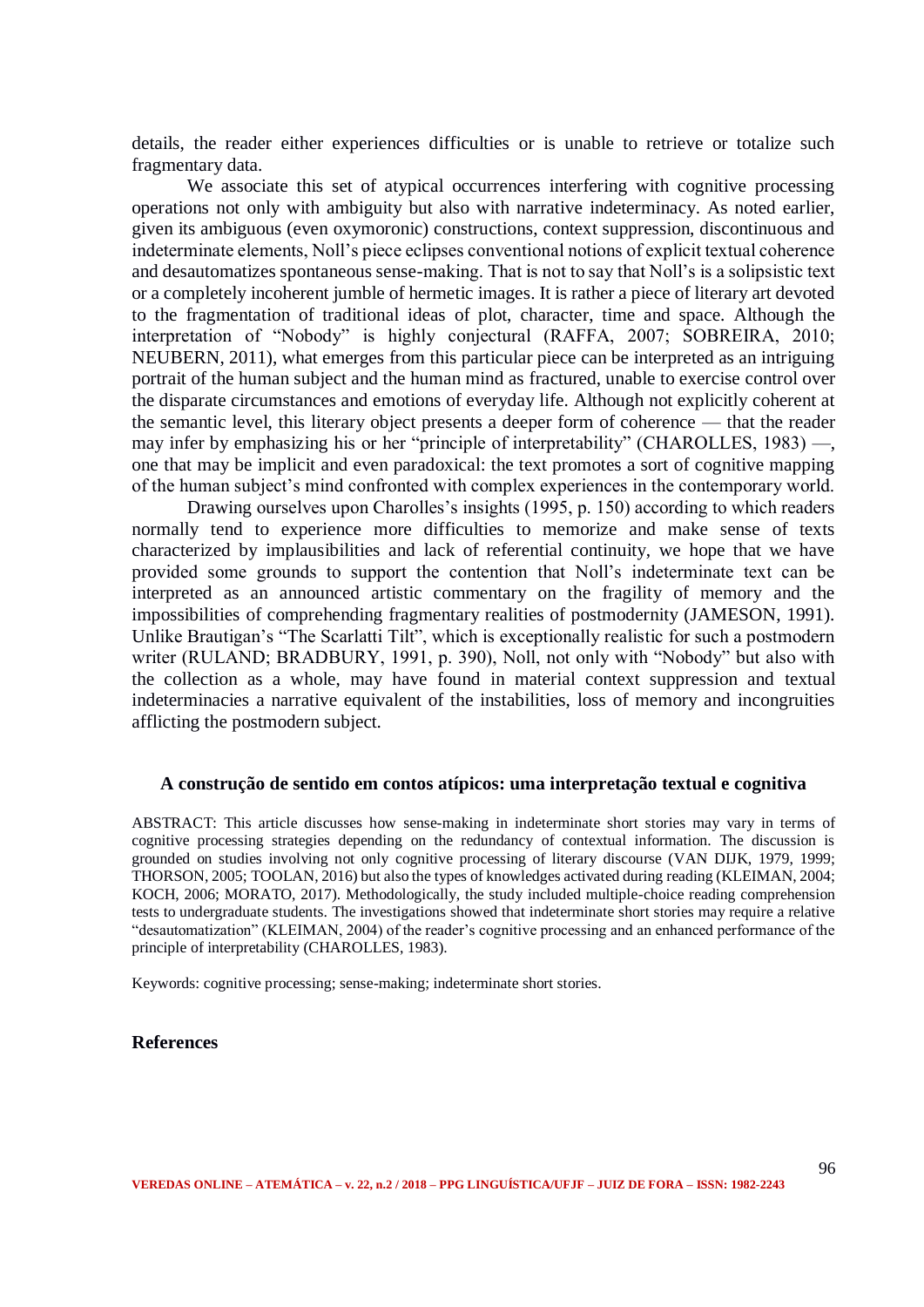ADAM, J.-M. O que é linguística textual? In: SOUZA, E. R. F.; PENHAVEL, E.; CINTRA, M. R. (Eds.) *Linguística textual*: interfaces e delimitações: homenagem a Ingedore Grünfeld Villaça Koch. São Paulo: Cortez, 2017, p. 23-57.

ASHBERY, J. *Collected poems, 1956-1987*. New York: Library of America, 2008.

BAUDELAIRE, C. *Le spleen de Paris*: petits poèmes en prose. Paris: Librio, 2010.

BRAUTIGAN, R. *Revenge of the lawn*: Stories 1962-1970. New York: Simon, 1971.

BRAYNER, A. R. A. *Body, corporeal perception and aesthetic experience in the work of João Gilberto Noll*. 2006. 256 f. (Doutorado) - King's College, University of London, 2006.

CHARAUDEAU, P. ; MAINGUENEAU, D. *Dicionário de análise do discurso*. 3. ed. Tradução Fabiana Komesu. São Paulo: Contexto, 2012.

CHAROLLES, M. Cohésion, cohérence et pertinence du discours. *Travaux de linguistique : Revue internationale de linguistique française*, n. 29, p. 125-51, 1995.

\_\_\_\_\_\_. Coherence as a principle of interpretability of discourse. *Text*, v. 3, n.1, p. 71-98, 1983.

CLARK, H. H.; WEGE, M. M. Imagination in discourse. In: SCHIFFRIN, D.; TANNEN, D.; HAMILTON, H. E. (Eds.). *Handbook of discourse analysis*. Malden: Blackwell, 2001, p. 772- 786.

CORTÁZAR, J. *Valise de Cronópio*. Tradução Davi Arrigucci Júnior. São Paulo: Perspectiva, 1974.

CUDDON, J. A. *The Penguin dictionary of literary terms & literary theory*. London: Penguin, 1999.

DOOLING, J. D.; LACHMAN, R. Effects of comprehension on retention of prose. *Journal of experimental psychology*, v. 88, p. 216-22, 1971.

EAGLETON, T. *How to read a poem*. Oxford: Blackwell, 2007.

GRAY, R. *A brief history of American literature*. Oxford: Wiley-Blackwell, 2011.

GREIMAS, A. J. Éléments pour une théorie de l'interprétation du récit mythique. *Communications*, v. 8, p. 28-59, 1966.

HEINEMANN, W.; VIEHWEGER, D. *Textlinguistik*: eine Einführung. Berlin: Walter de Gruyter, 1991.

JAMESON, F. *Postmodernism or, the cultural logic of late capitalism*. Durham, NC: Duke University Press, 1991.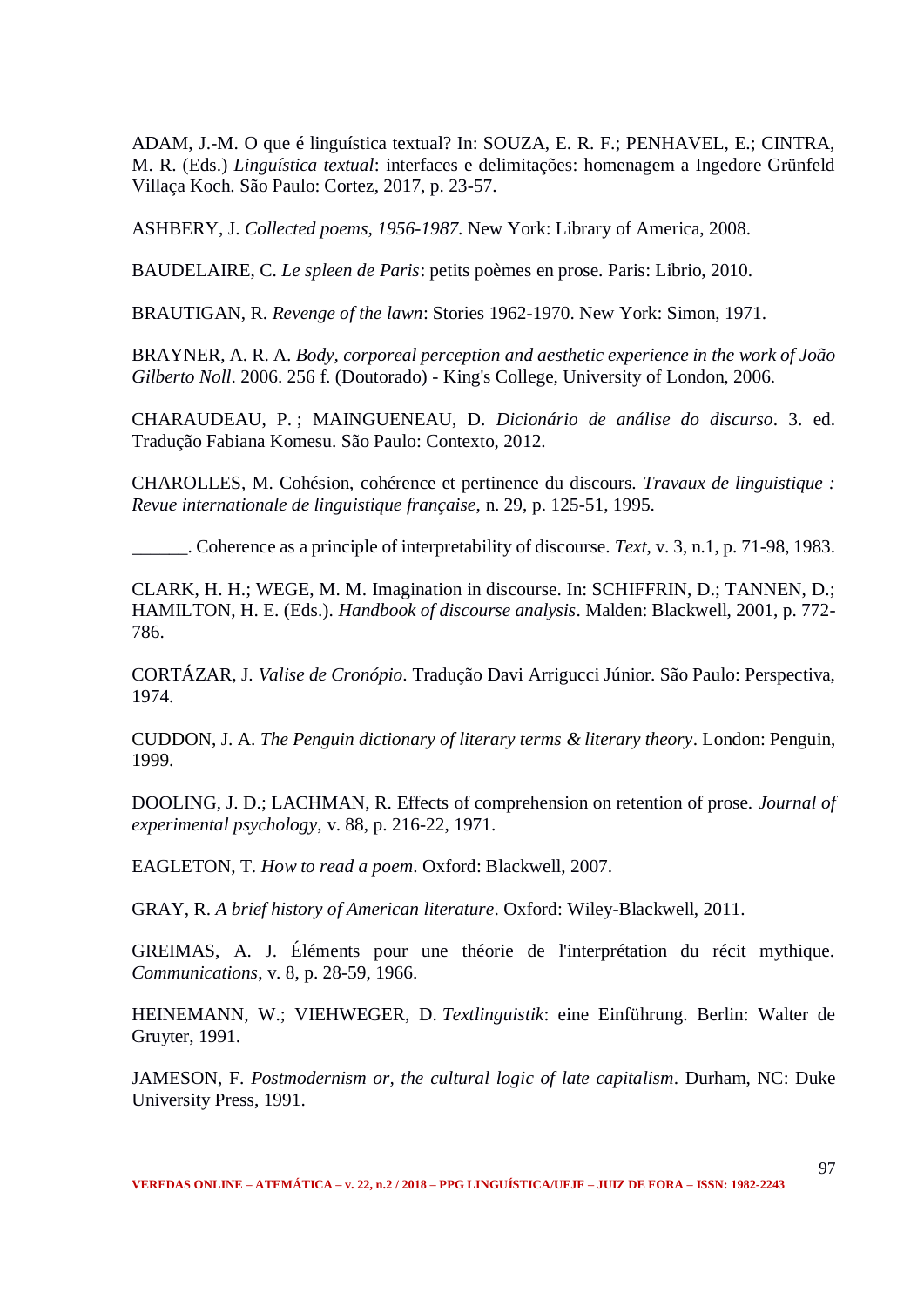KLEIMAN, A. *Texto e leitor*: aspectos cognitivos da leitura. 9.ed. Campinas: Pontes, 2004.

KOCH, I. G. V. *Desvendando os segredos do texto*. 5. ed. São Paulo: Cortez, 2006.

MORATO, E. M. Linguística textual e cognição. In: SOUZA, E. R. F.; PENHAVEL, E.; CINTRA, M. R. (Eds.) *Linguística textual*: interfaces e delimitações: homenagem a Ingedore Grünfeld Villaça Koch. São Paulo: Cortez, 2017, p. 394-430.

MORRISSEY, L. *The constitution of literature*: literacy, democracy, and early English literary criticism. Stanford: Stanford University Press, 2008.

NEUBERN, F. *A arquitetura da criação*: um estudo de Mínimos, múltiplos, comuns, de João Gilberto Noll. 2011. 82 f. Dissertação (Mestrado) – Universidade Estadual Paulista, Araraquara, 2011.

NOLL, J. G. *Mínimos, múltiplos, comuns*. São Paulo: Francis, 2003.

OTSUKA, E. T. *Marcas da catástrofe*: *experiência urbana e indústria cultural em Rubem Fonseca, João Gilberto Noll e Chico Buarque*. São Paulo: Nankin, 2001.

PERLOFF, M. *The poetics of indeterminacy*: *Rimbaud to Cage*. Illinois: Northwest, 1993.

RAFFA, C. R. S. *Os fios e a teia*: Mínimos, múltiplos comuns de João Gilberto Noll. 2007. 255 f. Dissertação (Mestrado) - Universidade Federal de Mato Grosso do Sul, Três Lagoas, 2007.

RULAND, R.; BRADBURY, M. *From puritanism to postmodernism:* a history of American literature. New York: Viking, 1991.

SCHANK, R. C.; ABELSON, R. P. *Scripts, plans, goals and understanding*: an inquiry into human knowledge structures. Hillsdale, NJ: Lawrence Erlbaum, 1977.

SKRAINKA, S. L. *L'Enfant de sable: roman de l'ambiguïté*. 1993. 304 f. Dissertação (Mestrado) - University of Virginia, 1993.

SOBREIRA, R. *Escritas indeterminadas e sujeitos fragmentários em contos pós-modernos de João Gilberto Noll e Sam Shepard*. 2010. 177 f. Tese (Doutorado) – Universidade Estadual Paulista, São José do Rio Preto, 2010.

STEIN, G. *Writings 1932-1946.* New York: Library of America, 1998.

SUTHERLAND, J. Production and reception of the literary book. In: COYLE, M. (Ed.). *Encyclopedia of literature and criticism.* London: Routledge, 1990, p. 809-938.

THORSON, S. Naturalization, desautomatization, and estrangement: problems of literary reception and cognition in academic teaching. In: AIJMER, K., ALVSTAD, C. (Eds.). *New tendencies in translation studies*. Göteborg: Göteborg University Press, 2005, p. 93-105.